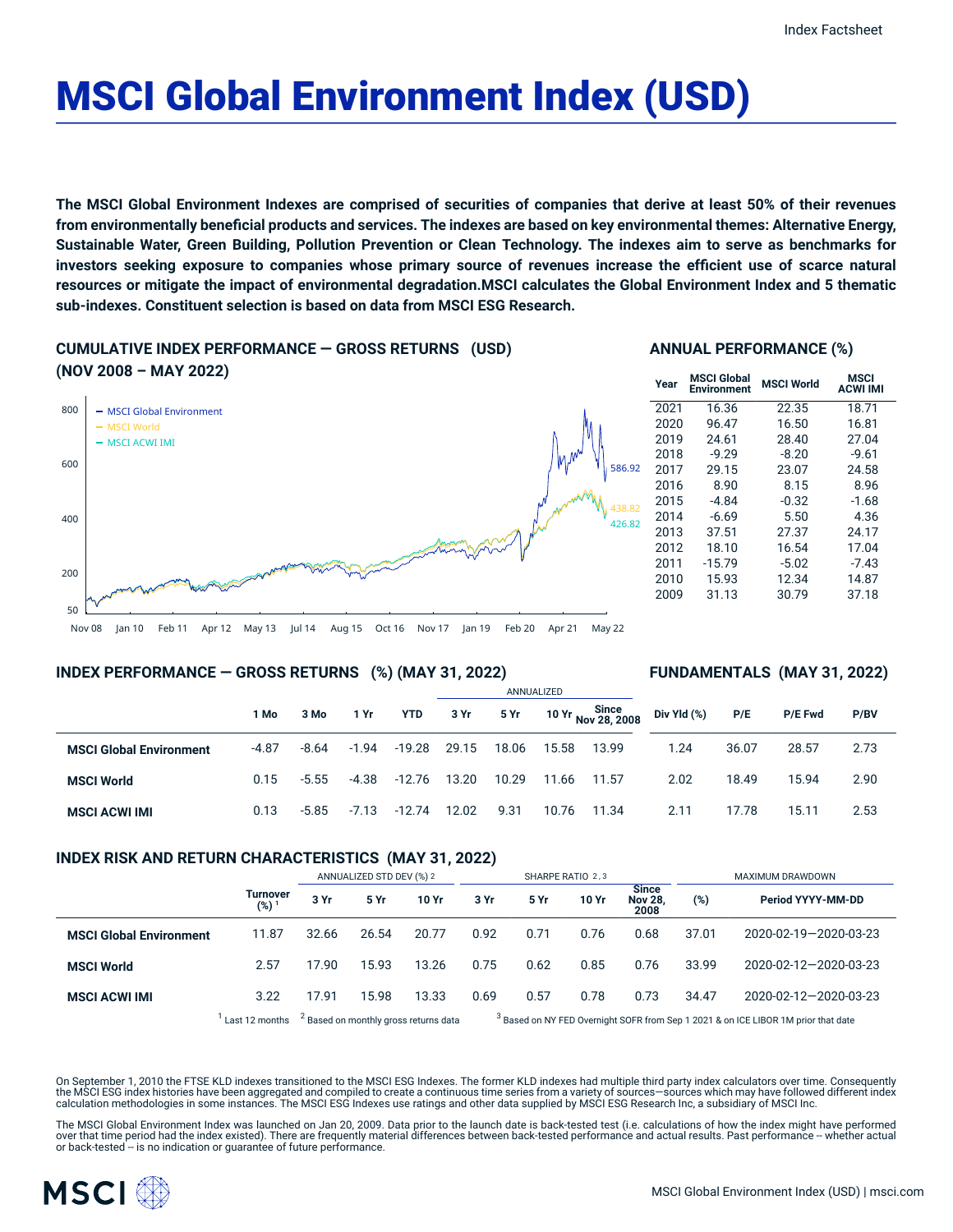### **INDEX CHARACTERISTICS**

|  | <b>TOP 10 CONSTITUENTS</b> |  |
|--|----------------------------|--|
|--|----------------------------|--|

MAY 31, 2022 Index Factsheet

|                     | <b>MSCI Global Environment</b> |                            | Country   | <b>Float Adj Mkt</b>  | Index        | <b>Sector</b>      |
|---------------------|--------------------------------|----------------------------|-----------|-----------------------|--------------|--------------------|
| Number of           | 285                            |                            |           | Cap<br>(USD Billions) | $Wt.$ $(\%)$ |                    |
| <b>Constituents</b> |                                | <b>TESLA</b>               | US        | 647.27                | 40.36        | <b>Cons Discr</b>  |
|                     | <b>Mkt Cap (USD Millions)</b>  | DIGITAL REALTY TRUST       | US        | 39.61                 | 2.47         | <b>Real Estate</b> |
| <b>Index</b>        | 1,603,628.72                   | BYD CO H                   | <b>CN</b> | 29.39                 | 1.83         | <b>Cons Discr</b>  |
| Largest             | 647.269.79                     | <b>VMWARE A</b>            | US        | 26.88                 | 1.68         | Info Tech          |
| <b>Smallest</b>     | 45.39                          | <b>VESTAS WIND SYSTEMS</b> | DK        | 25.75                 | 1.61         | Industrials        |
| Average             | 5.626.77                       | SAMSUNG SDI CO             | <b>KR</b> | 25.57                 | 1.59         | Info Tech          |
| <b>Median</b>       | 1,463.39                       | ALEXANDRIA REAL ESTATE     | US        | 24.43                 | 1.52         | <b>Real Estate</b> |
|                     |                                | <b>ENPHASE ENERGY</b>      | US        | 23.86                 | 1.49         | Info Tech          |
|                     |                                | NIO A ADR                  | <b>CN</b> | 22.85                 | 1.42         | <b>Cons Discr</b>  |
|                     |                                | ORSTED                     | DK        | 21.36                 | 1.33         | <b>Utilities</b>   |
|                     |                                | Total                      |           | 886.97                | 55.31        |                    |

## **FACTORS - KEY EXPOSURES THAT DRIVE RISK AND RETURN MSCI FACTOR BOX**



## **SECTOR WEIGHTS**



## **MSCI FaCS**



Neutral factor exposure (FaCS = 0) represents MSCI ACWI IMI.

## **COUNTRY WEIGHTS**